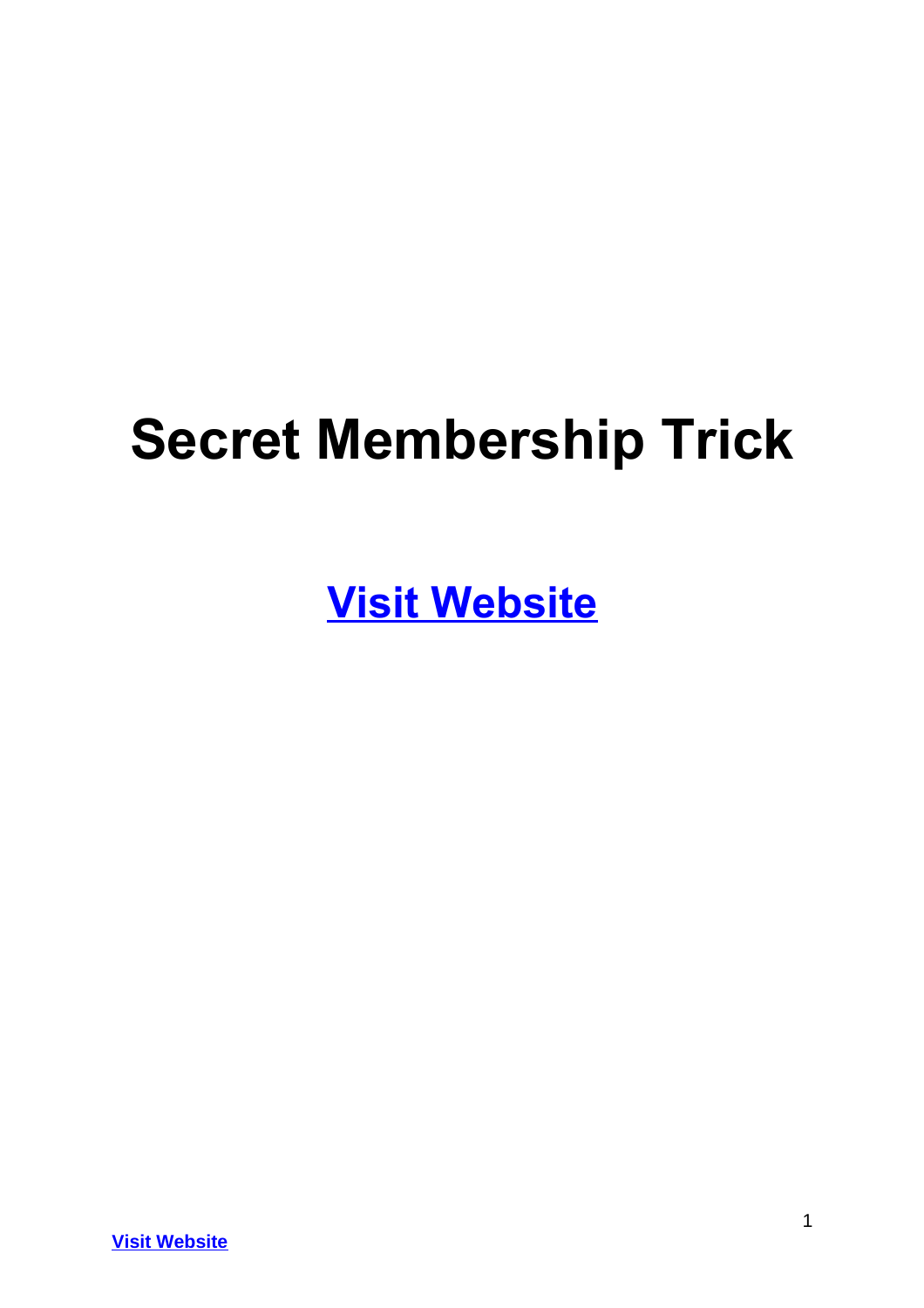# Introduction

Without question the number one, most asked question received about membership sites is this –

# *How do I get members to join my membership?*

I've broken a case study / strategy down into two simple categories that we're going to cover today…

Initial Members. Ongoing Members.

After all, that's what you want, right? People to join NOW and people to CONTINUALLY join as time passes.

So, let's talk about how to get this to happen…

## **Capping Your Memberships, Part 1: Initial Members**.

Let me tell you a quick story about two Internet Marketers. I tell you this story to give you a marketing lesson that I have learned (from their) experience to be incredibly profitable. I want you to pay attention and see if you spot a theme here.

A few years ago these two guys launched a membership site. We sold out 1,500 memberships in a few days at \$29.97 per month. Not longer after that, they launched another site that what very similar to the first site, and sold out 1,000 memberships at \$29.97 per month, likewise in a few days. When they launched their training site It sold out 1,000 memberships at \$27.00 per month in less than a week as well.

Do you spot the pattern?

The theme I want you to notice is this –

## *Sold out … within a few days.*

There is something incredibly effective about CAPPING the number of memberships that you make available. Nobody wants to miss out. Especially when it's something they are very interested in.

That's the best combination for sales anywhere … *demand and limit*.

You simply won't find a better recipe for getting people to take action NOW and join a membership site. Period.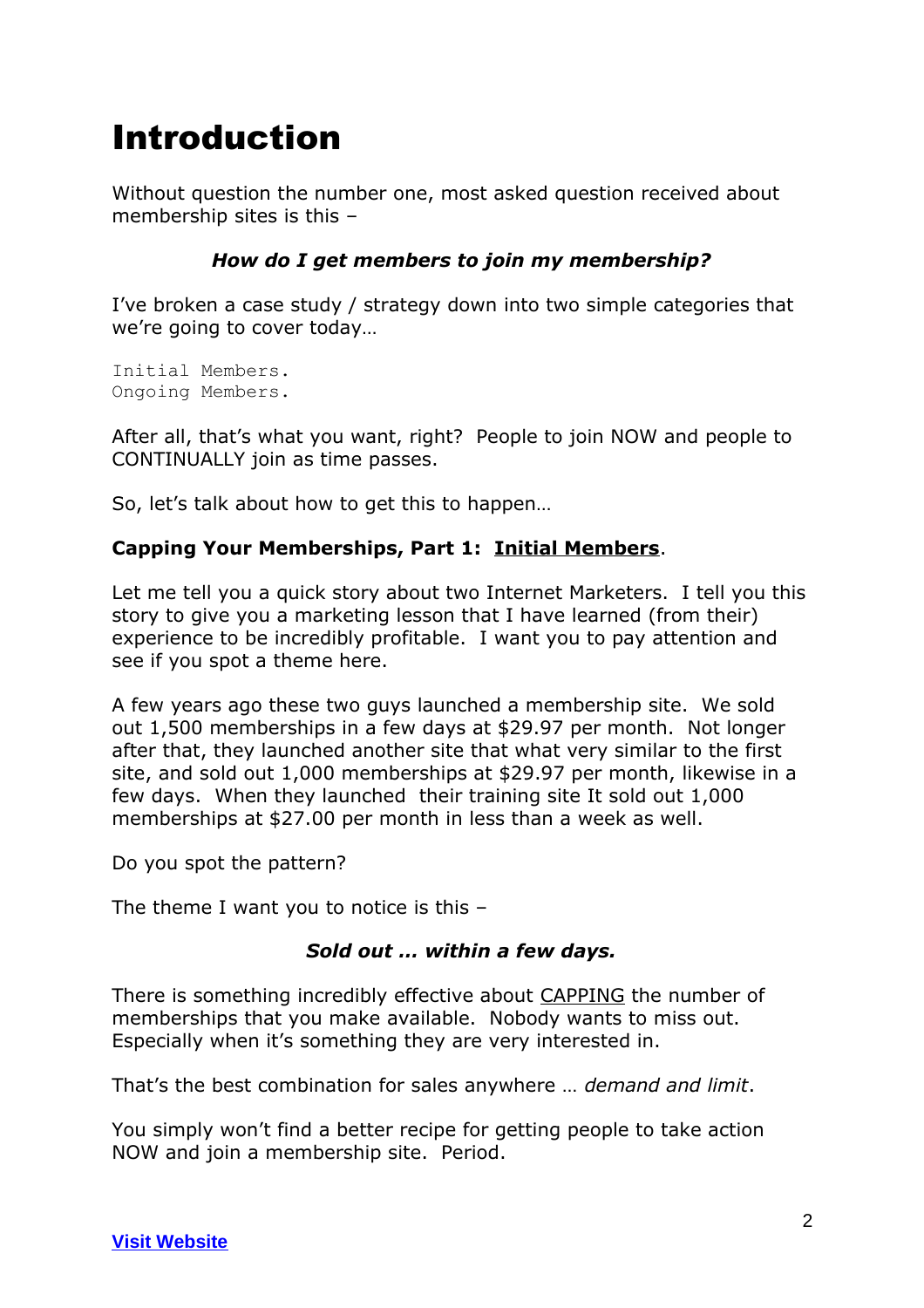So, what I want to encourage you to strongly consider is this –

# *Limit the number of memberships available*

So *why place a limit on units sold*?

```
"If you don't set a limit, you'll sell 500 copies in a 
year. If you do set a limit, you'll sell 500 copies in a
week."
```
The point is this: a limit on a desirable product makes consumers take action now.

(Who hasn't scrambled all over town looking for a PS3 or iPad2 when they were launched or some similar item at Christmas time? Demand. Limit. Action.)

What they have personally done with 3 of the 5 membership sites that they have personally owned, is place a limit on the number of spots they make available. And all three times they have sold out … very quickly … without doing a big "*launch*" with my buddies.

Whether it's 250, 500, or 1,000 (or some other number), you'll likely get a lot **more subscribers early on** by placing a cap

As an example, here is a screenshot of the verbiage that internet marketers like to use…

# Only 1,000 (And Shrinking Fast) Members Will Be Accepted Into This Program **Update: Only 67 Spots Remain**

I have placed a cap on the training program at 1,000 members. Once these initial memberships have been sold (and this will not take long) I will close the doors and no more memberships will be available.

You need to understand something about this -

#### I don't play marketing games.

This isn't some ploy. Ask around. I do what I say I'm going to do.

Over the years many, many people have missed out on my offers and have kicked themselves for not taking action when they had the chance. I could show you email after email. So, don't think I'm bluffing here. I'm not.

If you want to join, the time to do it is right now before the big SOLD OUT sign goes up in the box below.

Notice the red "*update*" in the screenshot. That's another very powerful way to get visitors to join … as you sell memberships, update the site with the shrinking number to let visitors know that time is running out.

Now, some people already know about limits and plan to do this. But, there's a second part to this process that I want to mention.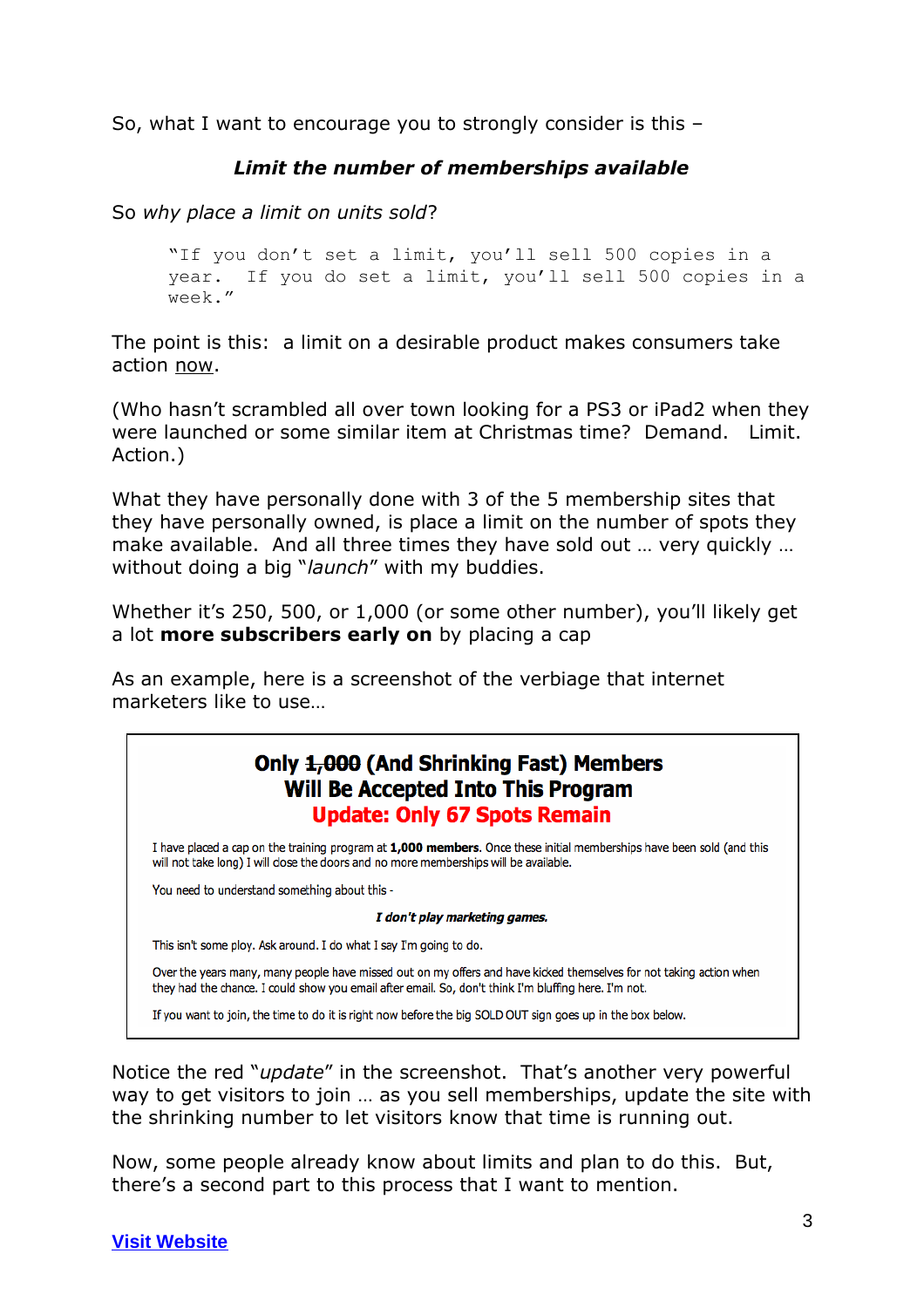# **Capping Your Memberships, Part 2: Ongoing Members**.

After the memberships have sold out, it's time to remove your order link so no one else can join.

But –

## *That's not the end of your sales!*

Not by a long shot.

When you sell out, place an opt-in form for an "*announcement list*" for those who visit the site and are interested in getting a membership spot when they become available.

As good as your membership is, there WILL be people who drop out for a variety of reasons that are completely unrelated to your site or its content.

This announcement list prevents you from "*wasting*" traffic to your site with them leaving empty-handed. Instead, you grow a list from that traffic of highly interested prospects who you allow to join your membership when spots become available. (More on this in a moment)

**Key**: After the visitor joins this announcement list, have them redirected to a RELATED offer of some kind. Many will order!

But, that's not even the point.

That's just bonus money.  $\odot$ 

The point is to use this announcement list to get ONGOING members for your site. Here's how you do it…

At some period between 48-96 hours after the visitor joins the announcement list, have an autoresponder message go out informing them that a spot has opened up for them to join.

At this point, they are still hot for your information.

And, at this point, you likely will have had some **cancellations** just by the law of averages.

Again, let me refer to an example of an email that goes out 48 hours after someone subscribes to the announcement list...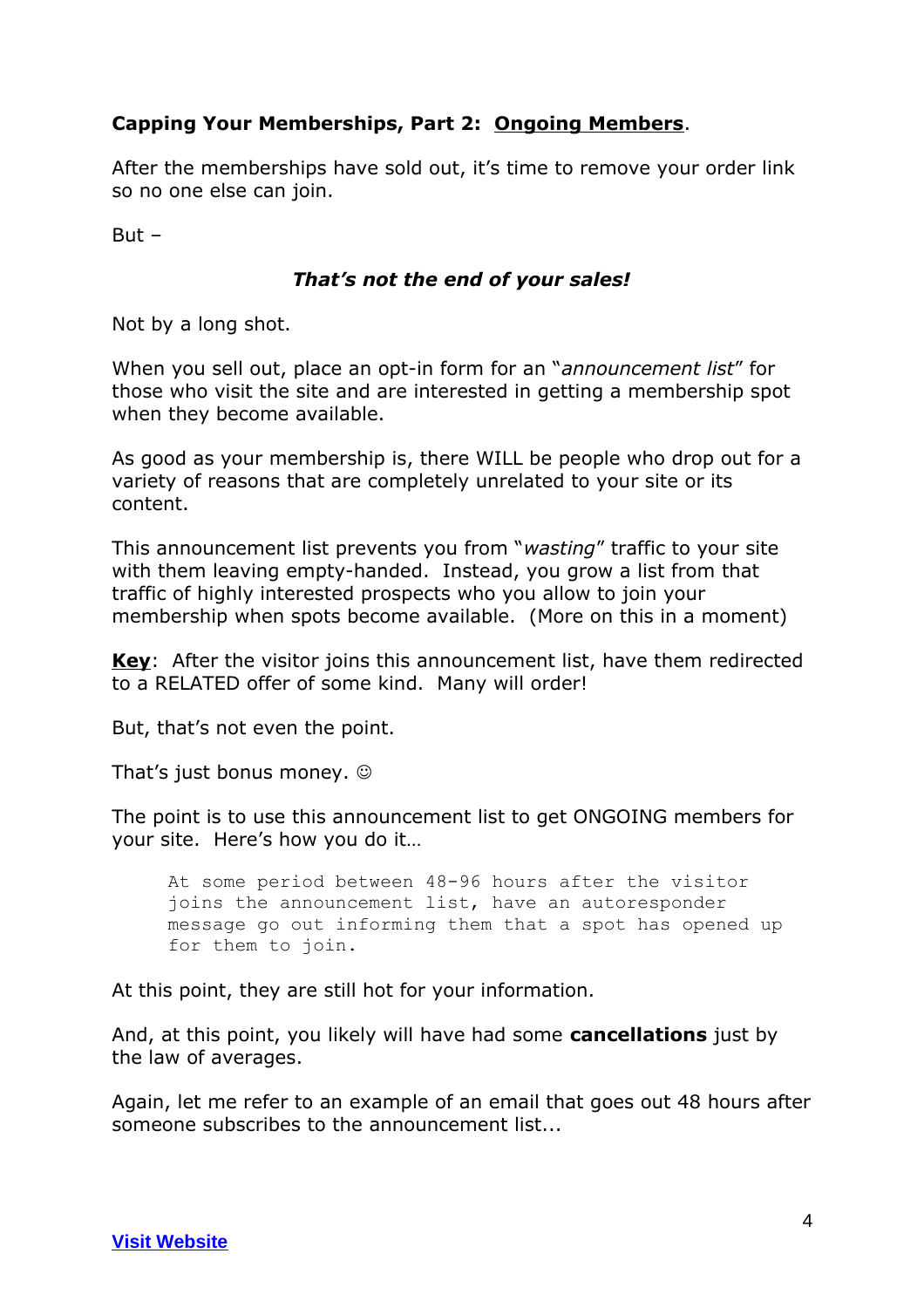[Mmebership XYZ] {!firstname}, there is an opening for you if you join today

Hi {!firstname},

Just wanted to give you a quick heads up about MembershipXYZ.site.

I've had a few cancellations for various reasons which have opened up a few spots.

SIDEBAR: Just to let you know, the cancellations generally have nothing to do with the content of the site, but rather different unrelated issues. Illness forced one person to cancel. Another got sent overseas on active duty. One husband cancelled because his wife had already joined earlier in the day!

Anyway, there are a few spots available. Not enough for me to send out a mailing to my entire list and certainly not enough to get my affiliates involved in promoting.

But, since you're on the pre-announce list, I thought I'd let you get one of the spots.

To join (or re-familiarize yourself with the details) visit http://www.MembershipXYZ.site/openings.html

I'm looking forward to having you as a member.

Best of success, Your Name Here

(Feel free to modify this message for your own use, providing REAL cancellation reasons that you've been given that have nothing to do with your site.)

What you're going to share in this autoresponder email can be the ABSOLUTE TRUTH. Whatever reasons of the cancellations, stated there in the autoresponder – you DO NOT need to make up stories.

New spots open up weekly, but not enough to send out a mailing to everyone on your lists. Nor is there enough to place an order link back at the main page. Nor is there enough openings to get affiliates to promote.